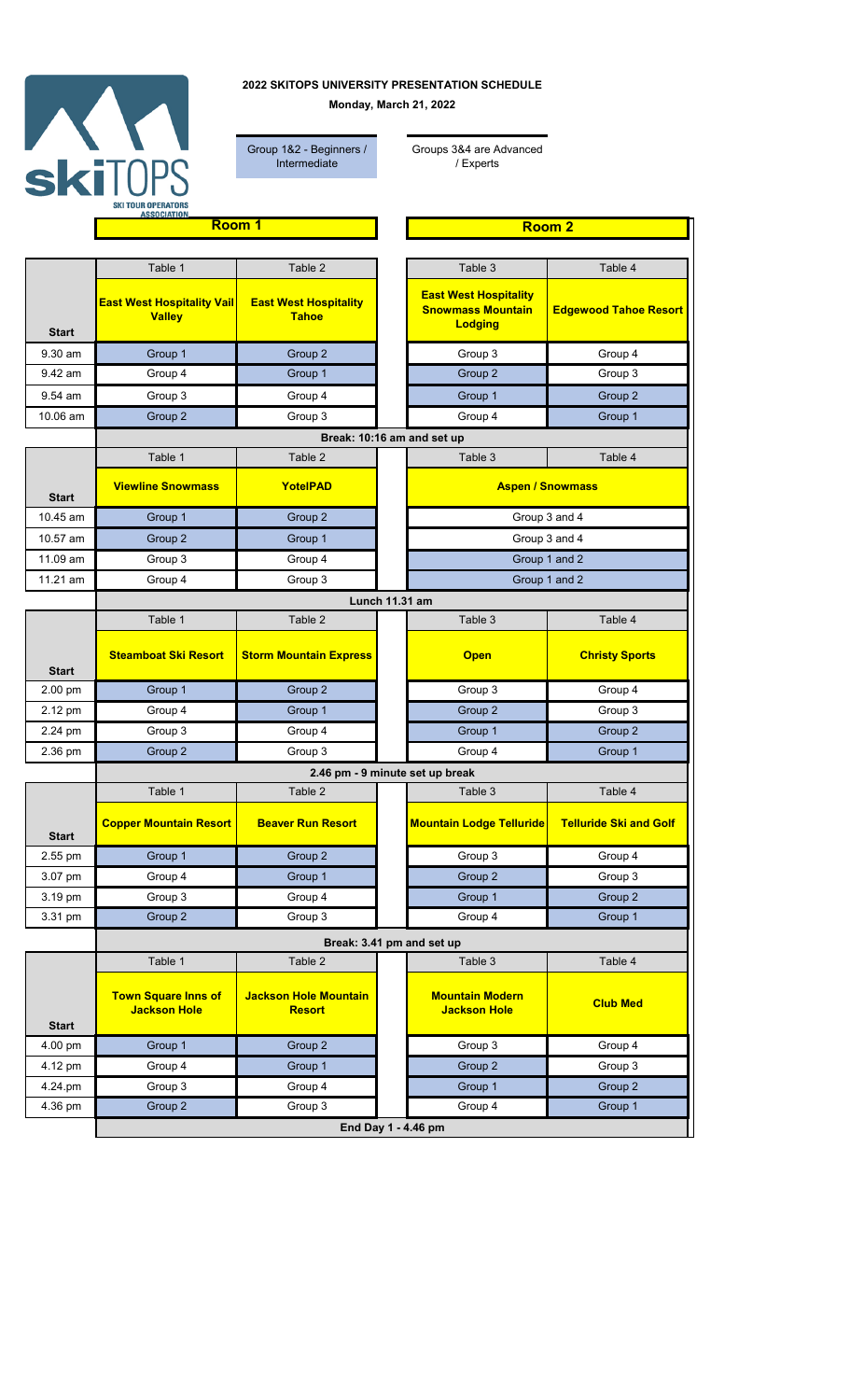# **Wednesday, March 23, 2022**

|              | Room 1                                                         |                                                                        | Room <sub>2</sub>                                                                    |  |  |  |
|--------------|----------------------------------------------------------------|------------------------------------------------------------------------|--------------------------------------------------------------------------------------|--|--|--|
|              |                                                                |                                                                        |                                                                                      |  |  |  |
|              | Table 1                                                        | Table 2                                                                | Table 3<br>Table 4                                                                   |  |  |  |
| <b>Start</b> | <b>Vail Resorts Team 1</b><br><b>What's new in hospitality</b> | <b>Vail Resorts Team 2</b><br><b>What's newin mountain</b><br>products | <b>Vail Resorts Team 3</b><br><b>BW Western Landmark</b><br><b>Game Table</b><br>Inn |  |  |  |
| $9.30$ am    | Group 1                                                        | Group 2                                                                | Group 3<br>Group 4                                                                   |  |  |  |
| 9.42 am      | Group 4                                                        | Group 1                                                                | Group 2<br>Group 3                                                                   |  |  |  |
| 9.54 am      | Group 3                                                        | Group 4                                                                | Group 1<br>Group 2                                                                   |  |  |  |
| 10.06 am     | Group 2                                                        | Group 3                                                                | Group 4<br>Group 1                                                                   |  |  |  |
|              | Break: 10:16 am and set up                                     |                                                                        |                                                                                      |  |  |  |
|              | Table 1                                                        | Table 2                                                                | Table 3<br>Table 4                                                                   |  |  |  |
| <b>Start</b> | <b>Ski Butlers</b>                                             | <b>Tivoli</b>                                                          | <b>Epic Mountain Express</b><br><b>Haymax Hotels</b>                                 |  |  |  |
| 10.45 am     | Group 1                                                        | Group 2                                                                | Group 3<br>Group 4                                                                   |  |  |  |
| 10.57 am     | Group 4                                                        | Group 1                                                                | Group 2<br>Group 3                                                                   |  |  |  |
| 11.09 am     | Group 3                                                        | Group 4                                                                | Group 1<br>Group 2                                                                   |  |  |  |
| 11.21 am     | Group 2                                                        | Group 3                                                                | Group 4<br>Group 1                                                                   |  |  |  |
|              | <b>Lunch 11.31 am</b>                                          |                                                                        |                                                                                      |  |  |  |
|              | Table 1                                                        | Table 2                                                                | Table 3<br>Table 4                                                                   |  |  |  |
| <b>Start</b> | <b>LeBus</b>                                                   | <b>Deer Valley Resort</b>                                              | <b>Montage Deer Valley</b><br><b>Stein Erickson Collection</b>                       |  |  |  |
| 2.00 pm      | Group 1                                                        | Group 2                                                                | Group 3<br>Group 4                                                                   |  |  |  |
| 2.12 pm      | Group 4                                                        | Group 1                                                                | Group 2<br>Group 3                                                                   |  |  |  |
| 2.24 pm      | Group 3                                                        | Group 4                                                                | Group 1<br>Group 2                                                                   |  |  |  |
| 2.36 pm      | Group 2                                                        | Group 3                                                                | Group 4<br>Group 1                                                                   |  |  |  |
|              | 2.46 pm - 9 minute set up break                                |                                                                        |                                                                                      |  |  |  |
|              | Table 1                                                        | Table 2                                                                | Table 3<br>Table 4                                                                   |  |  |  |
| <b>Start</b> | <b>Limelight Hotels</b><br><b>Ketchum/Sun Valley</b>           | <b>Alterra Mountain</b><br><b>Company</b>                              | <b>Palisades Tahoe</b><br><b>The Crestwood Condos</b>                                |  |  |  |
| 2.55 pm      | Group 1                                                        | Group 2                                                                | Group 3<br>Group 4                                                                   |  |  |  |
| 3.07 pm      | Group 4                                                        | Group 1                                                                | Group 3<br>Group 2                                                                   |  |  |  |
| 3.19 pm      | Group 3                                                        | Group 4                                                                | Group 1<br>Group 2                                                                   |  |  |  |
| 3.31 pm      | Group 2                                                        | Group 3                                                                | Group 4<br>Group 1                                                                   |  |  |  |
|              | Break: 3.41 pm and photo and commencement                      |                                                                        |                                                                                      |  |  |  |